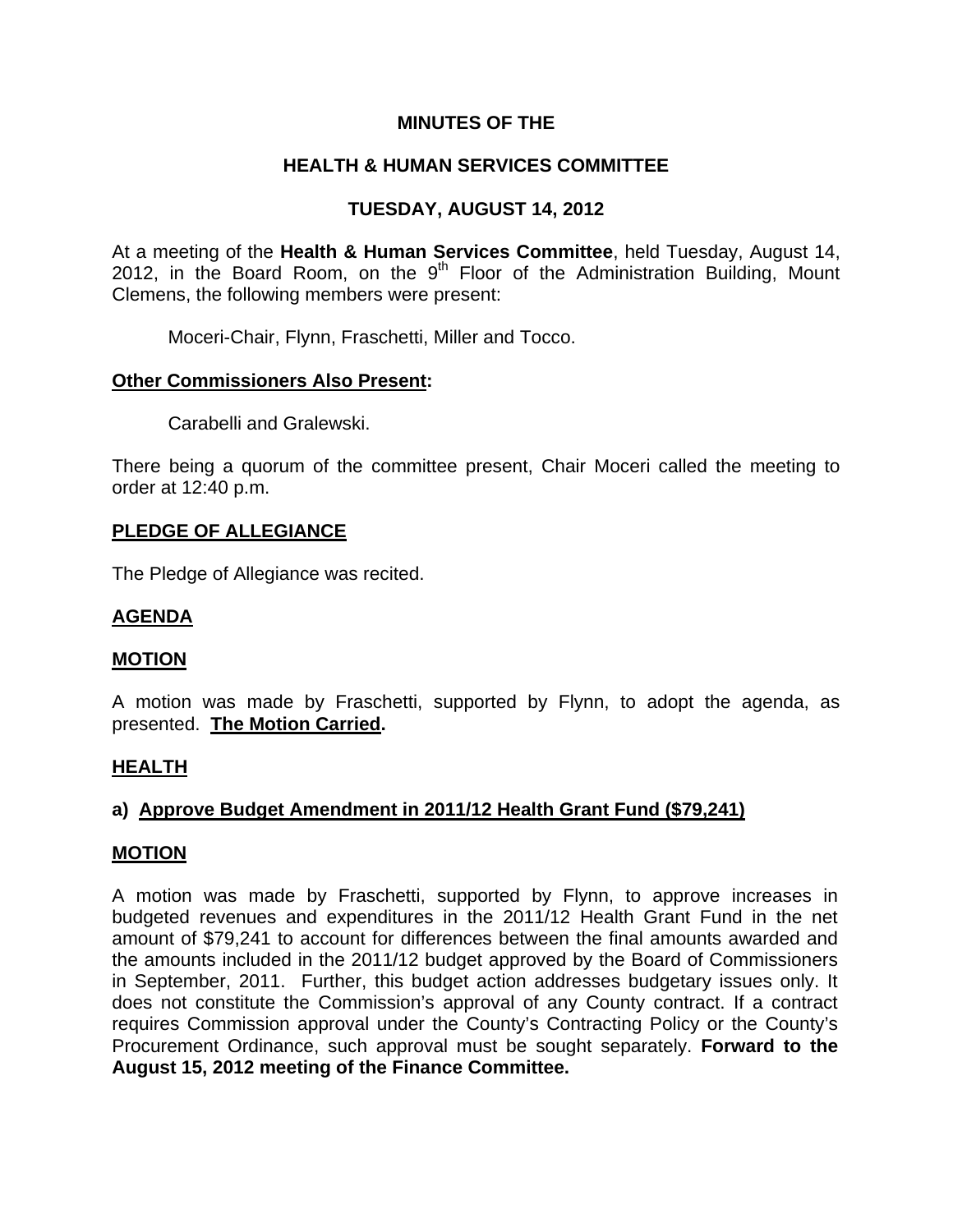Steve Gold gave an overview of this budget amendment request which related to the following programs:

- Women, Infants, Children (WIC): Increase of \$56,800
- Children's Special Health Care Services: Increase of \$22,441

The following commissioners spoke: Moceri and Miller.

Chair Moceri called for a vote on the motion and **The Motion Carried.** 

# **COMMUNITY SERVICES**

# **a) Approve Budget Amendment in 2011/12 MCCSA Fund (\$189,033)**

# **MOTION**

A motion was made by Fraschetti, supported by Flynn, to approve increases in budgeted revenues and expenditures in the 2011/12 Macomb County Community Services Agency's fund in the net amount of \$189,033, to account for differences between the final amounts awarded and the amounts included in the 2011/12 budget approved by the Board of Commissioners in September, 2011. Further, this budget action addresses budgetary issues only. It does not constitute the Commission's approval of any County contract. If a contract requires Commission approval under the County's Contracting Policy or the County's Procurement Ordinance, such approval must be sought separately. **Forward to the August 15, 2012 meeting of the Finance Committee.** 

Mary Solomon gave an overview of this budget amendment request which consisted of the following:

- Community Service Block Grant: Increase of \$174,824
- The Emergency Food Assistance Program: Increase of \$1,513
- Home Injury Control: Increase of \$7,988

The breakdown of revenues is \$184,325 in intergovernmental and \$4,708 transfers in from other funds.

The following commissioners spoke: Miller, Flynn and Tocco.

Chair Moceri called for a vote on the motion and **The Motion Carried.** 

# **b) Approve Budget Amendment in 2011/12 MCCSA Food Program (\$7,000)**

Mary Solomon reported on the sources of increased donations.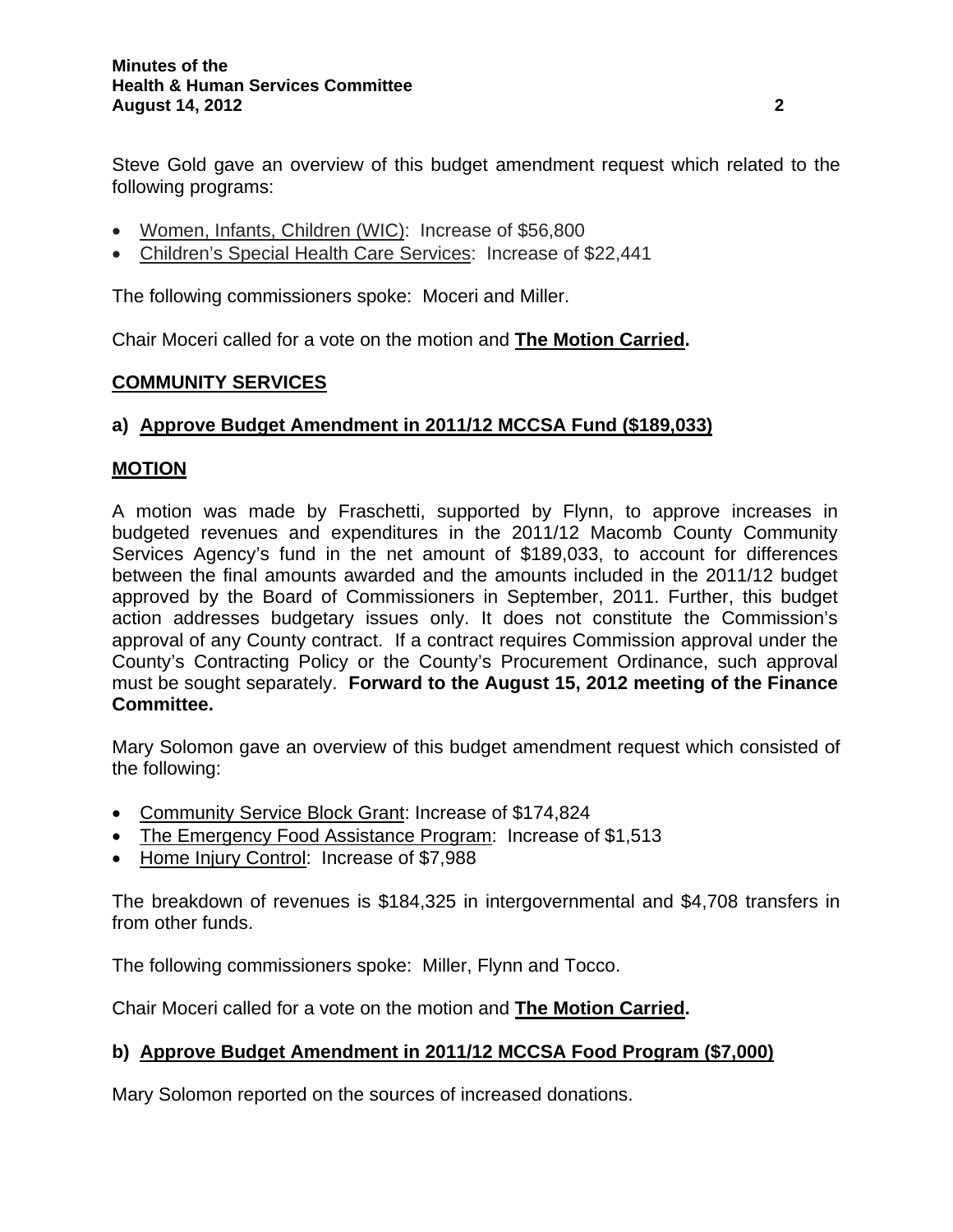# **MOTION**

A motion was made by Flynn, supported by Fraschetti, to approve the increase in the 2011/12 Macomb County Community Services Agency's Food Program in Donations (revenues) and Supplies-Food (expenditures) in the amount that donations exceed the current budget on a year-to-date basis; the current actual donations exceed budgeted donations by \$7,000. Further, this budget action addresses budgetary issues only. It does not constitute the Commission's approval of any County contract. If a contract requires Commission approval under the County's Contracting Policy or the County's Procurement Ordinance, such approval must be sought separately. **Forward to August 15, 2012 meeting of the Finance Committee. The Motion Carried.** 

# **VETERANS**

### **a) Veterans' Services Department Monthly Report**

Chair Moceri indicated that due to the length of today's Board Operations Committee meeting, Kermit Harris unable to stay and overview his monthly report. She noted that next month he will provide an enhanced report.

### **MOTION**

A motion was made by Flynn, supported by Fraschetti, to receive and file the monthly status report for July 2012, as submitted by Kermit Harris, Director of Veterans' Services Department.

Commissioner Flynn wanted to place on the record that he did receive the financial report he asked for from the Finance Department.

Chair Moceri called for a vote on the motion and **The Motion Carried.** 

#### **UPCOMING EVENTS**

### **a) Receive and File Update on Upcoming Events**

#### **MOTION**

A motion was made by Fraschetti, supported by Tocco, to receive and file the update on upcoming events. **The Motion Carried.** 

#### **NEW BUSINESS**

Commissioner Miller inquired as to the agenda items for the scheduled special meeting of the Health & Human Services Committee on August 28<sup>th</sup>.